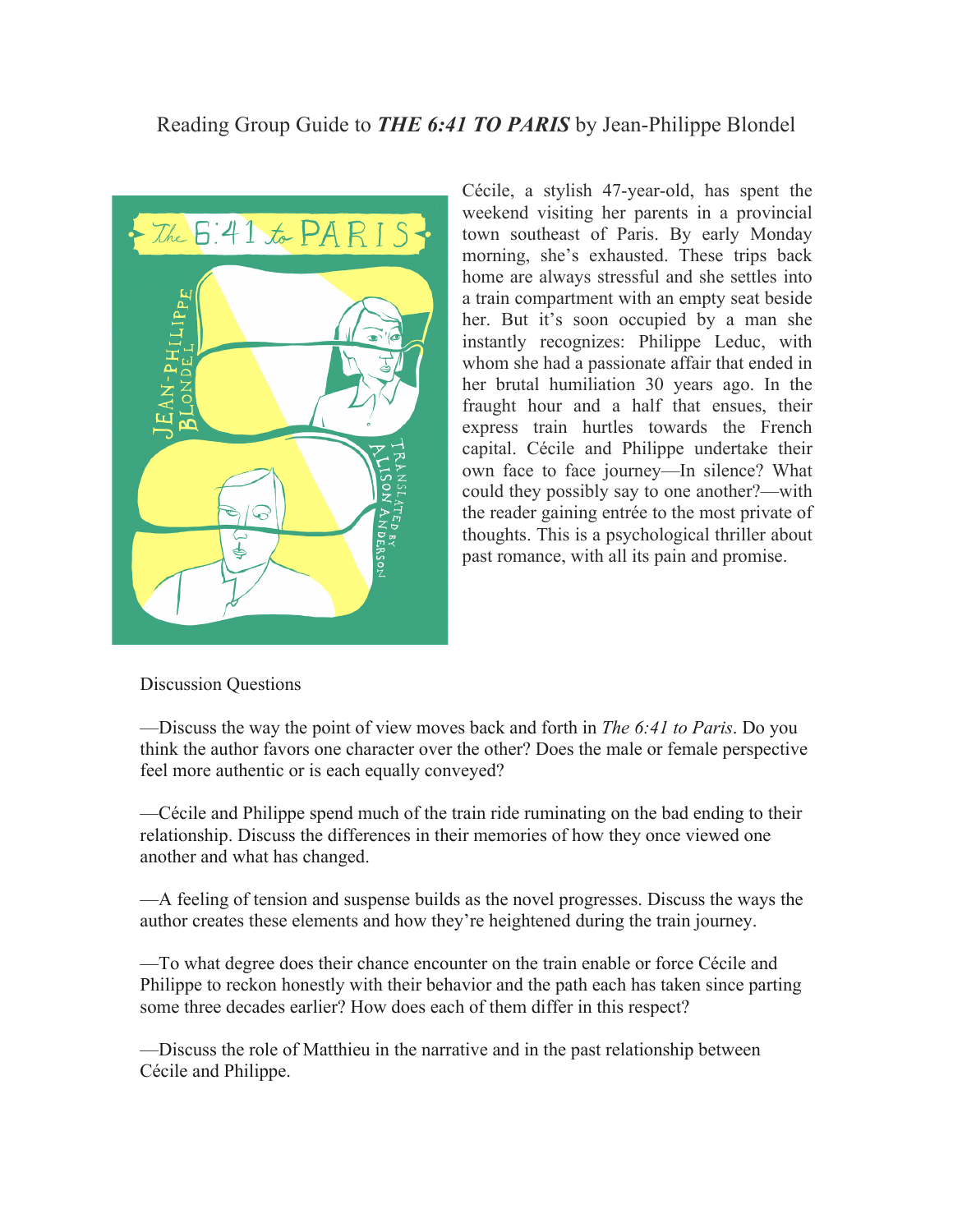—Both protagonists have just visited their hometown after some time away. Discuss the different ways each regard that town and recall it in their youth. What role does the metropolis of Paris play in their lives today?

—This is a novel translated from French whose characters have quintessentially French names. Do you think a similar story could be set aboard the 6:41 to Penn Station in New York? Discuss how might it be different?

—What do you think about the ending given what we've learned about these two characters in the course of the novel?

## **ABOUT THE AUTHOR**

Jean-Philippe Blondel was born in 1964 in Troyes, France where he lives as an author and English teacher. His novel *The 6:41 to Paris* has been a bestseller in both France and Germany.

## **INTERVIEW WITH JEAN-PHILIPPE BLONDEL**

—How did the idea for *The 6:41 to Paris* come to you?

Well, first, I often take the morning train to Paris, when I have to go and see my French publisher or journalists, and I noticed that, like Cécile in the novel, I bring with me my laptop, some books and magazines and I don't do anything. I daydream and I listen to the conversations around me, trying to invent or reconstruct the lives of the passengers. But I must confess that the very first inkling I had of *The 6:41 to Paris* was when I was waiting in line at my local post office about 15 years ago. Just before me in line there was a man who wanted to send a parcel. He had to give his name to the lady who worked at the counter. It was a very complex Polish name, full of *k ,y*, and *w* and she wrote it without a single mistake. The man congratulated her, adding that usually people made a lot of mistakes when they wrote his name. The woman looked up and said: "So you don't remember me at all, do you?" Surprised, the man asked: "Should I?" and the woman quietly replied that maybe yes, since they had dated for three or four months 25 years before. Everybody at the post office thought: "Oh, My, God," and felt both embarrassed and amused.

—When you were writing from the point of view of the female character, what did you draw on to make sure you got her voice right? Did you ask a woman/women for their opinion before the book was published?

I never ask anybody's opinion about what I'm writing, but I made sure that my wife read the manuscript first. Actually, it's not that difficult for me to "become" a female character. All you have to do is listen and watch. When you spend a lot of time observing